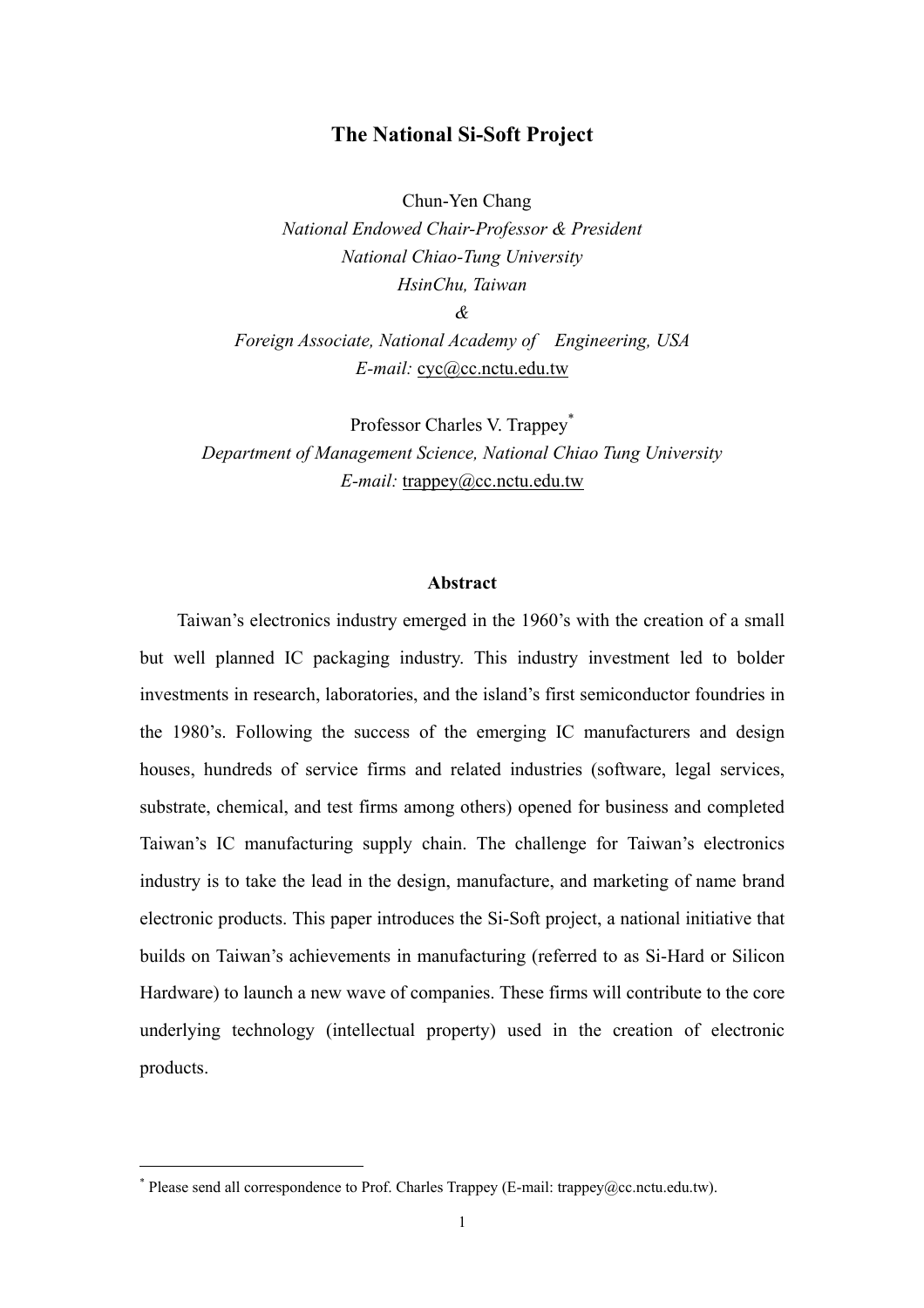**Keywords:** *Si-Soft, Taiwan Electronics Industry.*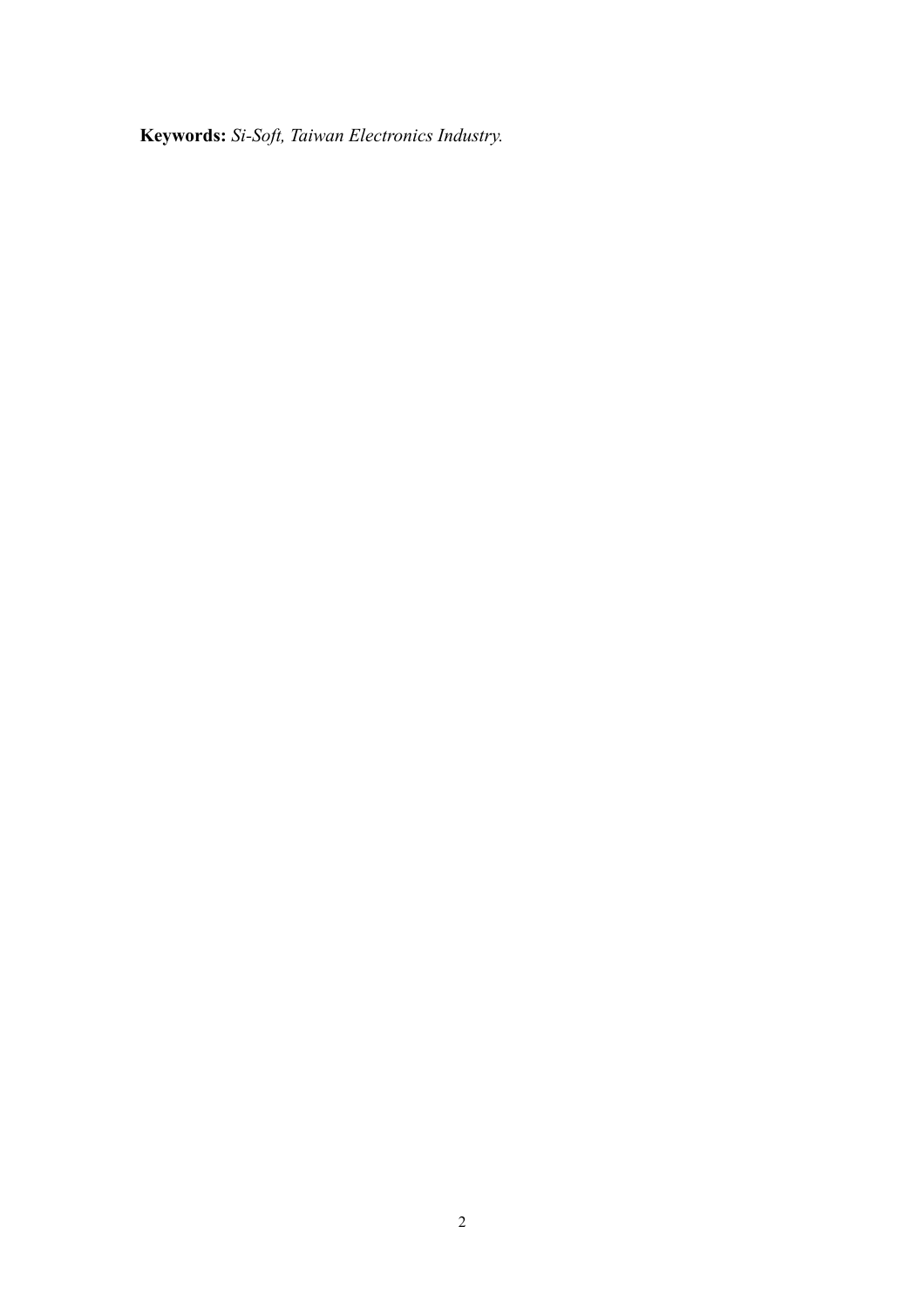# *The History of Taiwan's IC Industry*

Taiwan's IC industry began in the 1960s with IC packaging, the industry process whereby pre-manufactured wafers are packed into lead-frames and substrates to form the chips used in computers and other electronic devices. Packaging involves molding the chips into small components that can be mounted on boards that are fitted into electronic devices such as personal computers. Packaging requires less technology and more labor than wafer fabrication and much, much less technology than logic design. Since Taiwan had little IC technology in the 1960s, packaging was used as a test case to demonstrate that there was a viable and sustainable market. By 1970, the government supported several laboratories to transfer the necessary technologies to build the fabrication and manufacturing facilities for an upstream supply chain. By the 1980's, IC fabrication sites and IC design laboratories completed the supply chain, forming the first nascent IC industry in the Hsinchu Science-based Industrial Park (Hsinchu SIP or HSIP).

# *1960s -- IC Packaging*

During the 1960's, Taiwan's Gross National Product was about \$237 US dollars per capita. Industry was concentrated in commerce (46 percent) and manufacturing (31 percent). Although agricultural contributed 23% to the economy, the manufacturing sector was developing and creating a shift in the economic structure. The trend at the time was to build the textile, plastic, glass, and paper industries through government incentives. The greatest incentives were given to companies that attracted advanced technology and patents that would increase the production of exports. A special industrial zone was set up in Kaoshiung in 1966 to facilitate the export of domestically manufactured goods and to reduce the trade deficit. Kaoshiung Electronics Company and Phillips Taiwan set up facilities in the HSIP and were the first to package ICs.

### *1970s -- ITRI's Electronics Laboratory*

The first global oil crisis occurred during 1973, causing a 23 percent rise in domestic prices, an inflation rate of 41 percent, and a decline in the economic growth rate to one percent. During the 1970's, Taiwan's agricultural sector was in decline and although the manufacturing sector had grown and was a major contributor to the economy, Taiwan's overall exports were badly hit by the rise in inflation. The government sought new ways to stimulate the economy by increasing public spending on six major transportation projects. In addition, a 10-year national development plan was formulated to improve infrastructures and facilities, to speed up industrial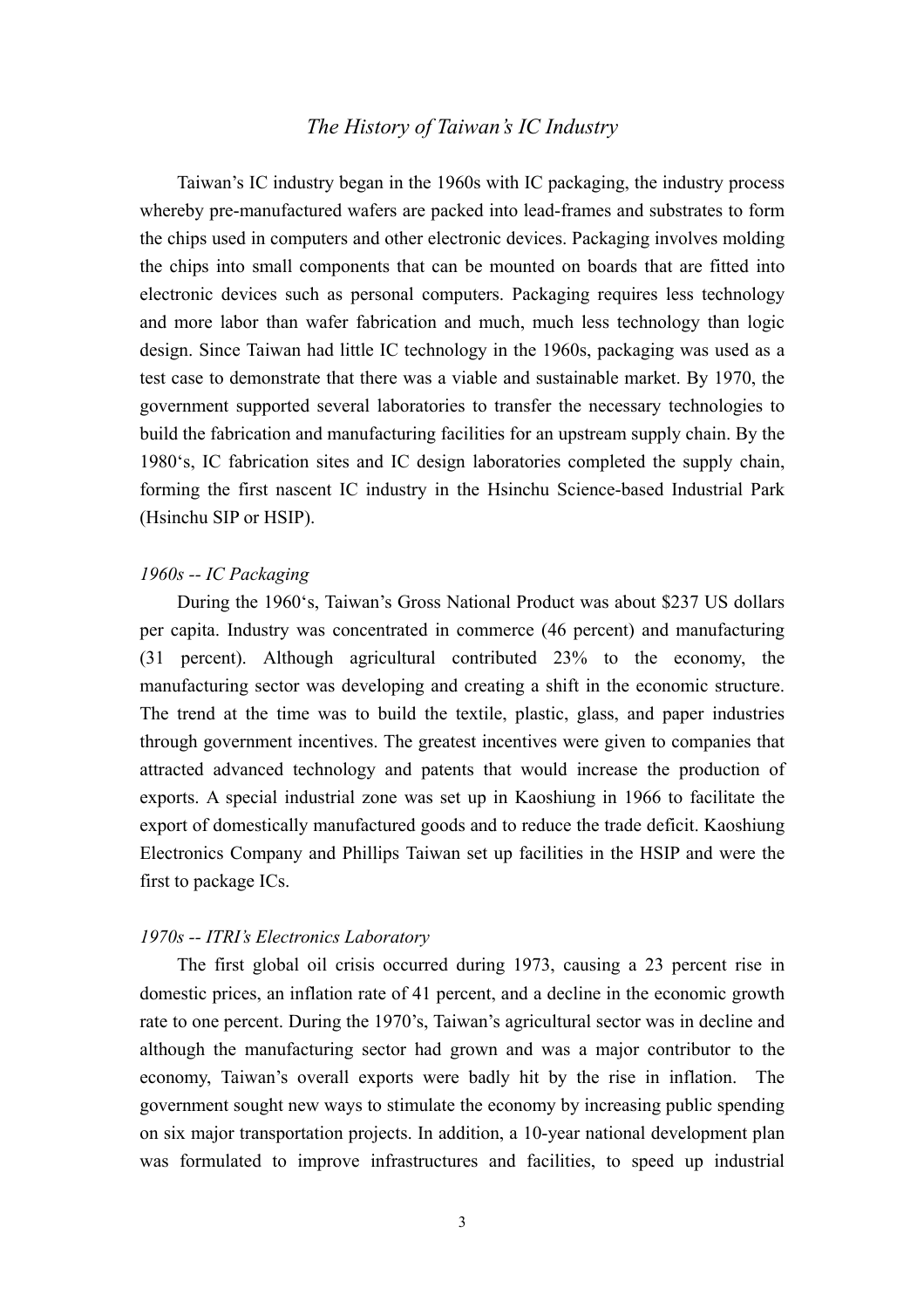modernization, and to build heavy industries such as steel, copper, iron, aluminum, shipbuilding, automobiles, machinery, and petrochemicals.

The development of Taiwan's IC industry began in 1974 when the Industrial Technology Research Institute founded the Electronic Research and Service Organization (ERSO). ERSO was the launch point for the IC manufacturing industry and provided the basic laboratories and personnel for the transfer of technology. A key milestone for ERSO was a 1976 project with RCA to transfer CMOS IC technology. The project was instrumental in demonstrating the feasibility of industry and government working together to build a new industrial sector. During 1979, regulations governing the establishment of science and industrial parks were written and the first IC industries began to build facilities in Hsinchu.

### *The 1980s -- IC Manufacturing and Design Industries Launched*

During the 1980's, Taiwan was affected by the global recession, resulting in falling demand for Taiwan's products and a decrease in private investment. With government backing, the United Microelectronics Corporation (UMC) was founded and represents the first step towards moving the electronics industry from IC packaging into IC manufacturing. Taiwan continued to adjust the industrial structure by promoting the information and electronics industry through incentives and regulations. The regulation called "Encouraging Investment Conditions and Requirements" had a positive effect on the investment climate and helped to build the electronics sector in spite of the global recession.

When America's telephone monopoly was dismantled, the newly formed regional companies began to send orders to Taiwan firms to manufacture telephone parts and telecommunications equipment. Orders from the "Baby Bell" companies helped UMC and others in the Science Park survive a difficult start-up period during adverse economic conditions. The Taiwan Semiconductor Manufacturing Company (TSMC) was established in 1987 and began the island's first IC design business and created the dedicated semiconductor foundry industry. As a result of the formation of UMC and TSMC, the foundation for the IC industry was completed. Taiwan began making computers, PC peripherals, and communications devices and to create products that boosted the demand and increased overall IC production.

#### *1990's -- Building the IC Industry Supply Chain*

During the 1990's, Taiwan aggressively developed the electronics industry and added support industries to the supply chain. After 30 years of development, the design and manufacturing supply chain system was completed with over 150 related IC companies, as shown in Figure 1. The workforce exceeded 50,000 employees,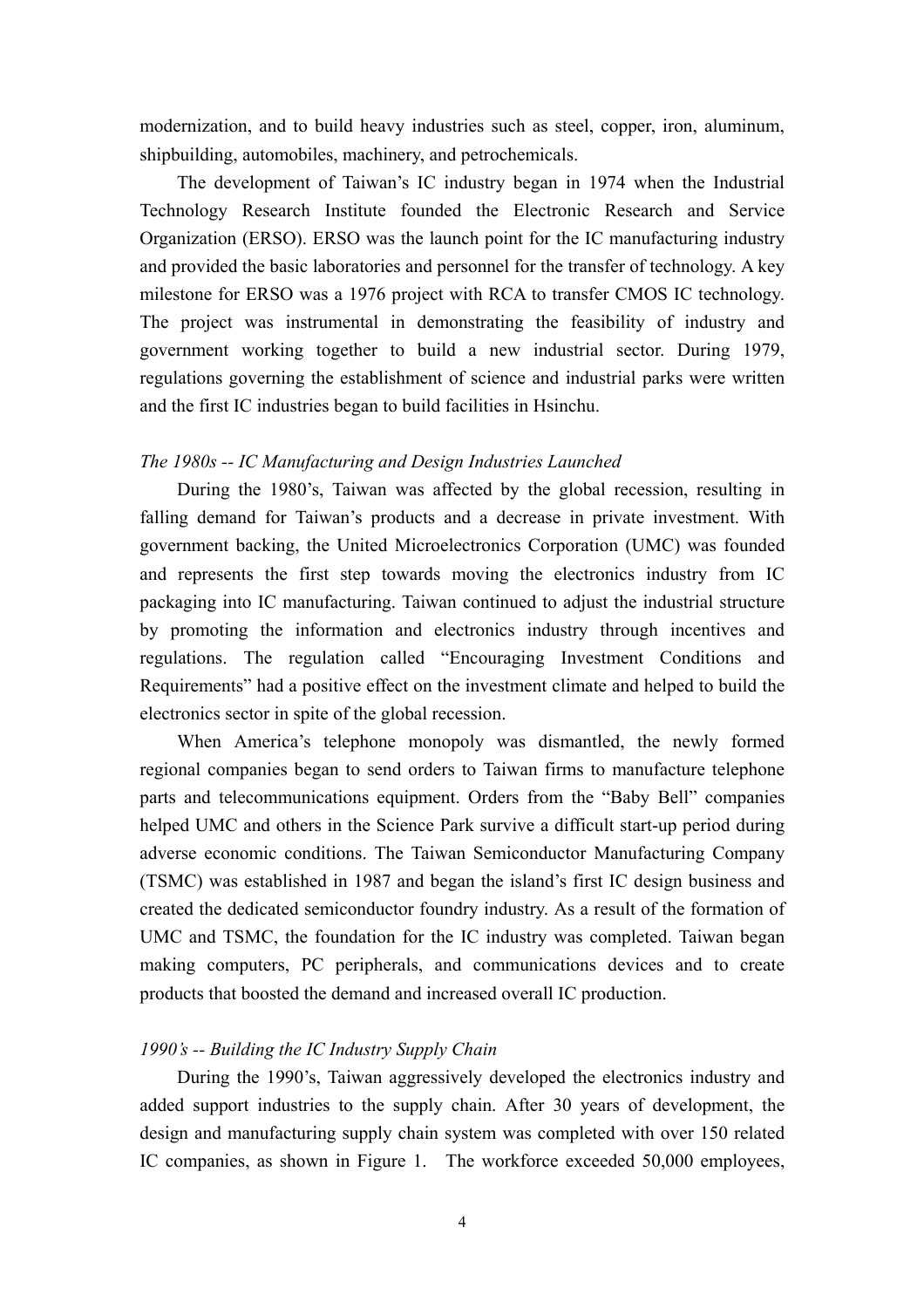most of whom are college educated and bi-lingual. Investment commitments at the end of the 90's almost reached 80 billion U.S. dollars, setting a record for growth and using up all of the land in the Hsinchu industrial park. The IC firms began planning and building facilities in the Tainan Science-based Industrial Park (TSIP).

Research and development investments in the global IC design industry typically account for 11 percent of a company's total expenses. By comparison, Taiwan's IC R&D expenses accounted for less than five percent since local companies are large-volume OEM production. The next decade of development will show greater emphasis on the creation of intellectual property and greater investment in research.



Figure 1. The ERSO/ITRI (2000) diagram of the Taiwan IC industry supply chain

# *2000 and Beyond – Innovation, Design and Creation of Intellectual Property*

The objective of the next ten years is to foster the design and creation of intellectual property based on Taiwan's existing strengths in the areas of hardware and manufacturing of electronic components (Figure 2).



Figure 2 Si-Soft builds opportunities for knowledge workers including designers, engineers, programmers, managers, and legal experts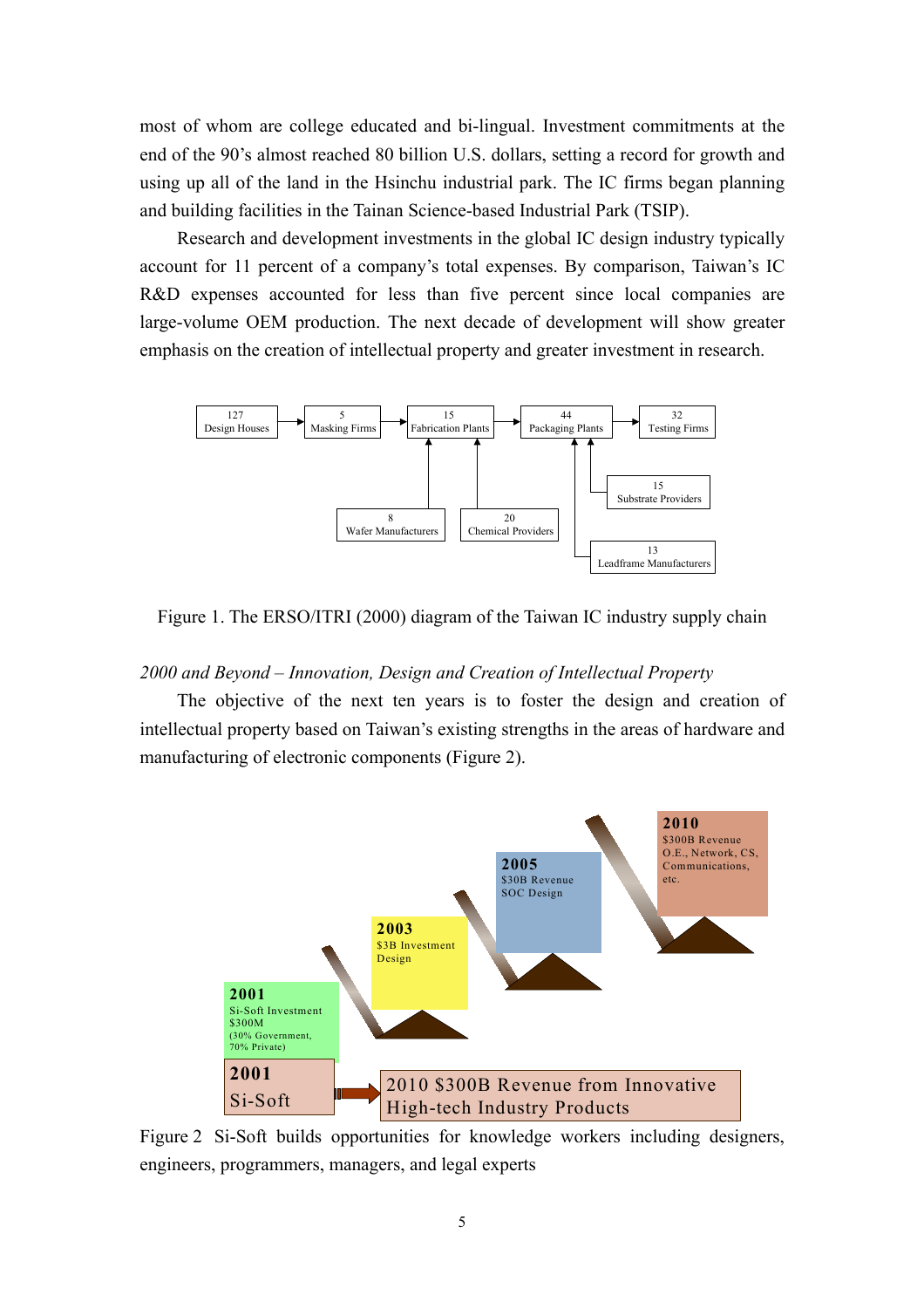The long-term plan is to invest up to \$300 billion in the development of innovative products (intellectual property base) in cooperation with well-known and well-established technology firms.

### *Introduction to Taiwan's National Si-Soft Project*

Taiwan has developed one of the most comprehensive semiconductor industries in the world with an infrastructure that includes design houses, semiconductor and other component manufacturing facilities, masking process plants, testing companies, and a wide range of component packaging lines. Companies comprising the semiconductor supply chain are globally linked, meaning that they are integral to the worldwide production of electronic parts, components, and equipment. The state of development for the semiconductor industry has reached a high level of efficiency with production that often surpasses expectations of quality and delivery time. As a result, Taiwan's foundries are ranked first among competitors and hold 76% of the global market share. Fabless design houses are ranked second (after the US) and hold a 20% market share, while testing and packaging are ranked first with a 35% market share.

Taiwan's electronics industry has experienced success in the area of electronics manufacturing and foundry based production of semiconductors since the 1980's. However, innovative design and the creation of brand name products have not reached the desired level of development. Undoubtedly, there have been overwhelming successes with innovation and brand name development and the cases of Acer, TSMC, UMC, and others are frequently cited. These companies, through good management and excellent research and development, have become global members of the electronics supply chain and are producing extraordinary amounts of goods and services. The limitation is that not enough of Taiwan's electronics companies are driving the designs for global consumer products and contributing to the core underlying technology (intellectual property) used in the creation of these products.

The long term objective and vision of the Si-Soft project is to promote the creation of intellectual property by Taiwan's design houses and to lead the third wave of industrial development where Taiwan companies are not only important members of the global electronics supply chain but are direct contributors to the design, manufacture, and marketing of name brand electronic products and consumer goods. Taiwan has as its strengths the ability to design, build and operate the world's best semiconductor foundries and packaging factories. The design houses are world renown as are the local testing, design services, EDA, and IP industry products. However, even these successes lag behind achievements in the Silicon Valley, the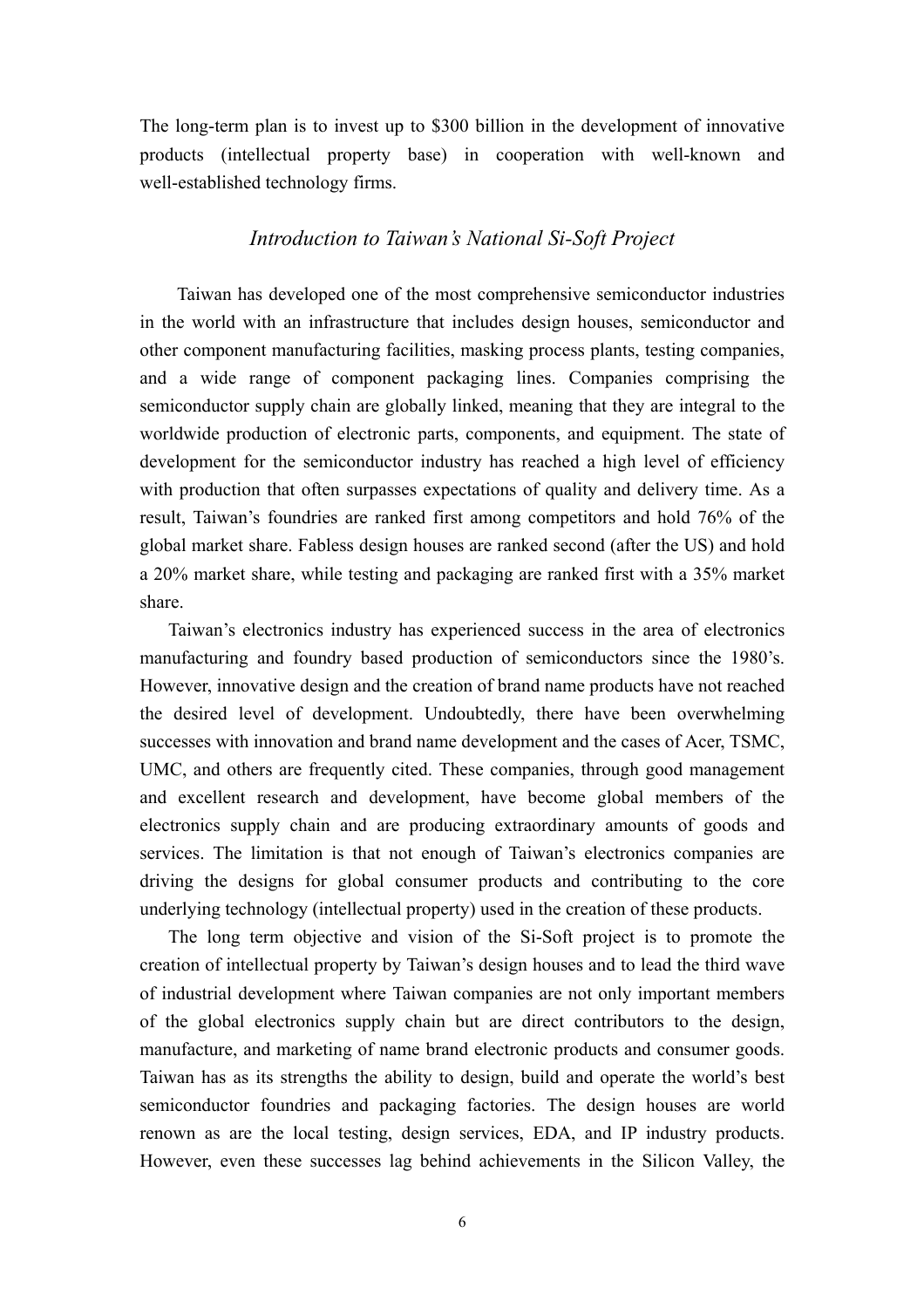world center for semiconductor design and innovation.

Europe, Japan, Korea, the US and Taiwan are transferring design and manufacturing technology to the developing China market, each according to their specialty. The impact to Taiwan is that industry's traditional role as an OEM and ODM center is changing, businesses are facing new challenges, and entrepreneurs are recognizing new opportunities. Si-Soft addresses this marketplace dynamic through the strategic restructuring of industrial development. Taiwan's manufacturing strength must be used as an engine to drive new designs. Whereas the past emphasis has been on production, the new emphasis is being placed on products and the final step will be to emphasize brands.

The desired outcome where Taiwan firms move from manufacturing to brand and product development depends upon the support and creation of design houses. Platform service development, such as the sale and re-use of virtual components, the enhanced access to software programming talent, and the training of a larger pool of knowledge workers and design artists is ongoing across Taiwan. A strong platform of services provided by knowledge workers and designers is the base for new products that can be rapidly manufactured by Taiwan's highly integrated electronics supply chain.

The creation of the Taiwan's knowledge economy does not mean a complete shift from one manufacturing strategy to another. Rather, the Si-Soft strategy builds on the existing industrial infrastructure and utilizes existing industrial strengths. On one hand, the traditional strengths were built from the Si-Hard (or Silicon Hardware) ODM/OEM manufacturing and manufacturing services. Over the last twenty years, government, industry, and academic research efforts have yielded fast-follow technology development and transfer in the areas of micro-electronic machines (MEMS), nano-device technology, material science, manufacturing, engineering and the pure sciences. In many cases, such as in the development of semiconductor manufacturing and packaging, the technological does not follow but leads the world market. On the other hand, the Si-Soft project (or Silicon Software) places emphasis on product development that upgrades the existing manufacturing base. The products that best match the existing manufacturing capabilities are information appliances (personal digital assistants), energy products (batteries), electro-optical devices (LCD's, optical communication devices), Internet devices (routers, switches), SoC based products, and bio-medical products (bio-chips). The development of these special classes of products cannot be realized without a well-developed Si-Hard supply chain.

The Taiwan government has been very generous in investing in and encouraging the electronics manufacturing. The first government sponsored program began with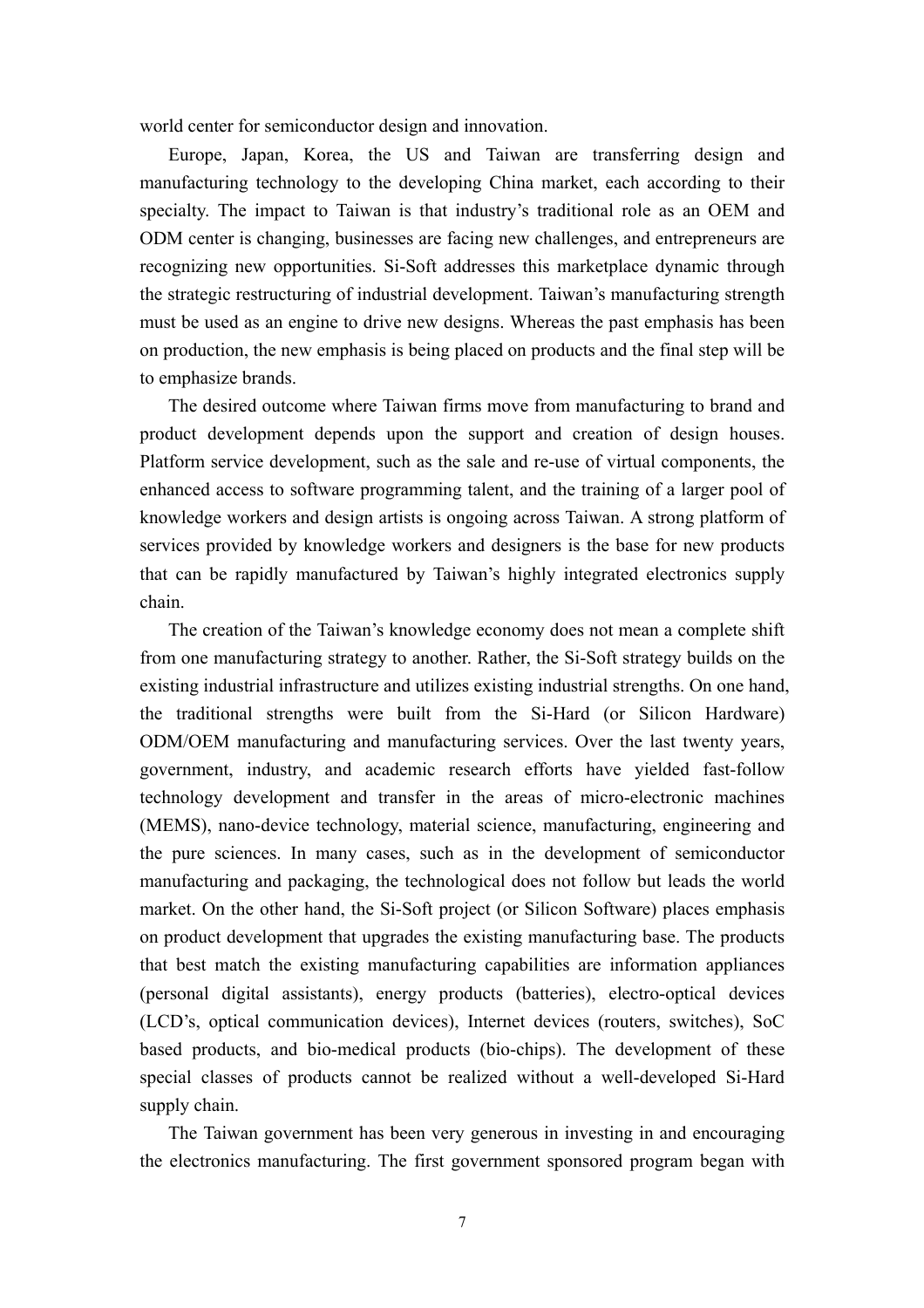UMC, a 110 NT million dollar investment that remains to this day a private (and not government controlled or public) electronics manufacturing leader. Taiwan Semiconductor Manufacturing (TSMC) is another case in point and in 1987 received 300 NT million from both private and public sources. During the last two years, the Taiwan government has invested over 150 NT billion in Integrated Circuit (IC) development by investing in UMC, TSMC, WinBond, Mosel, VSMC, and others. Investment has also been used to build the Liquid Crystal Display (LCD) manufacturing capabilities with 30 billion NT\$ investments in companies like Chi Mei. Another 7 billion NT\$ is planned to further develop the thin-film (GaAs and EpI) technologies. The scale of Si-Hard investment, over 180 billion NT\$, represents about two-thirds of the total planned investments for Si-Soft. The Si-Soft project predicts over 300 billion NT\$ revenue from the development of innovative products and innovative design companies.

The experienced learned from the development of Si-Hard companies is that public financed investment will have greater success if managed by industry professionals. Government controlled enterprises tend to remain isolated from market forces, are slow to fail, and can become a public burden. Thus, Si-Soft insures that 70% of the investments are solicited from private sources and 30% are derived from government sources. The schedule of investment will be increased in the year 2003 to support further development of innovative design capabilities. Revenue yields from the investment are targeted to reach the 30 billion NT\$ level in the year 2005, particularly from the sale of virtual components (intellectual property blocks) used in System on a Chip (SoC) applications. The Si-Soft investment will further stimulate at least 300 billion NT\$ revenue in the year 2010 from the marketing of innovative products.

As world electronics market develops shifts in production invariably occur and manufacturing facilities move to take advantage of materials and labor. Mainland China is showing increased manufacturing development whereas other regions in Asia are seeing a boom in service and intellectual property development. That is, manufacturing growth in one area is complemented by the growth of knowledge-based economies in other areas. China began semiconductor production from mid-range technology (0.25 micron) and will migrate to 0.18 microns this year. The manufacturing advances in China are complementing and supporting the market shifts in Taiwan. Taiwan is phasing out mid-range manufacturing and is producing chips using advanced processes at the 0.13 and 0.1 micron levels. In addition to these changes, the Taiwan semiconductor industry is shifting toward the creation of intellectual property, the innovation behind the products manufactured in the increasingly sophisticated and expensive semiconductor fabrication facilities. Further,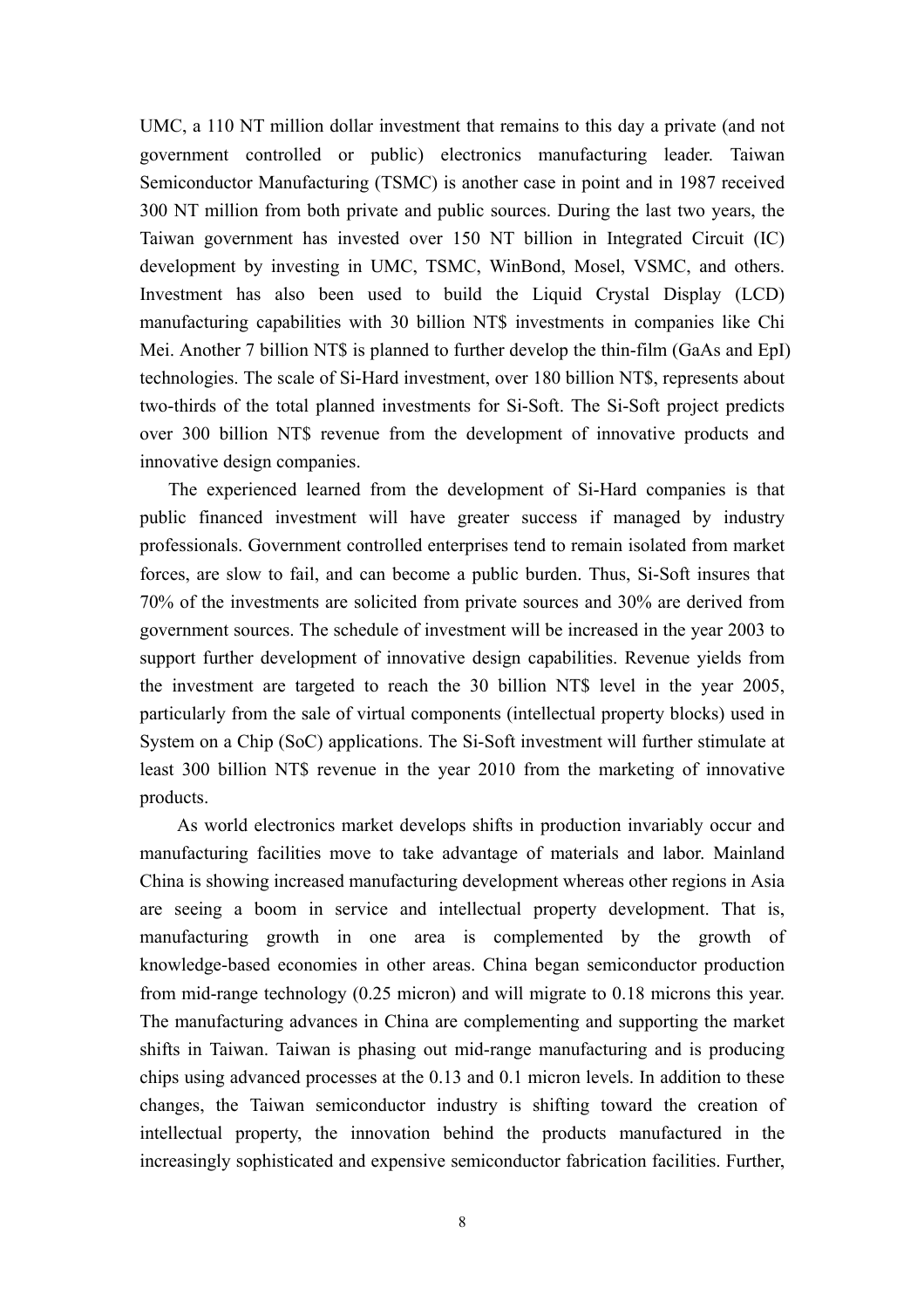the creative design of integrated circuits, and the ability to build a system on a chip by integrating blocks of intellectual property is fueling the growth of Taiwan's knowledge based economy. These changes to the economy (Figure 3) are encouraged and supported by the National Si-Soft Project with funding from the Ministry of Economic Affairs (MOEA).



Figure 3 Building out the Taiwan electronics industry supply chain with Si-Soft

The goal of the National Si-Soft project is to develop the System-on-Chip (SoC) infra structure for domestic as well as international production facilities. These new facilities will enable the international supply chain to source designs, mix-and-match intellectual property, manufacture, and test deep-sub micron integrated circuits. The Si-Soft project is divided into five parts:

- Three product lines will demonstrate SoC solutions  $\bullet$  Innovative product designs: and the excellent design environment in Taiwan.
- Silicon Intellectual Property (SIP) development: Customers will be provided with a broad range of SIPs needed for the three product lines mentioned above. All SIPs will be verified for robustness and classified into Gold, Silver and Bronze categories for customers one-stop shopping.
- Electronic Design Automation (EDA) flow integration: New design platforms will be developed to satisfy the ever increasing demand for software to test and verify virtual component designs for re-use.
- SIP Mall: A variety of SIPs will be put together for customers to quickly select